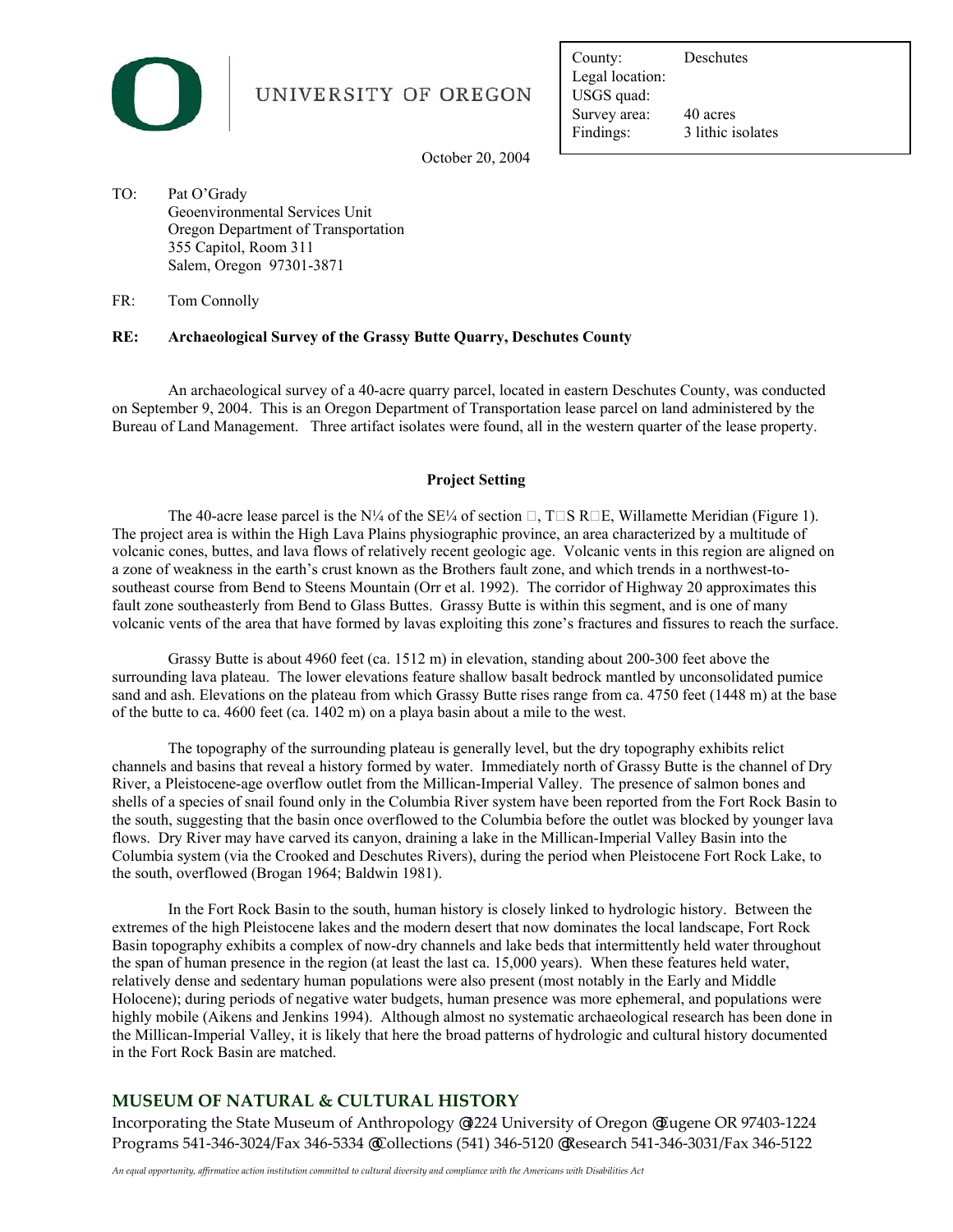Figure 1. Location of the Grassy Butte Quarry, Deschutes County, from USGS  $\Box$  and  $\Box$  quads, 7.5' series.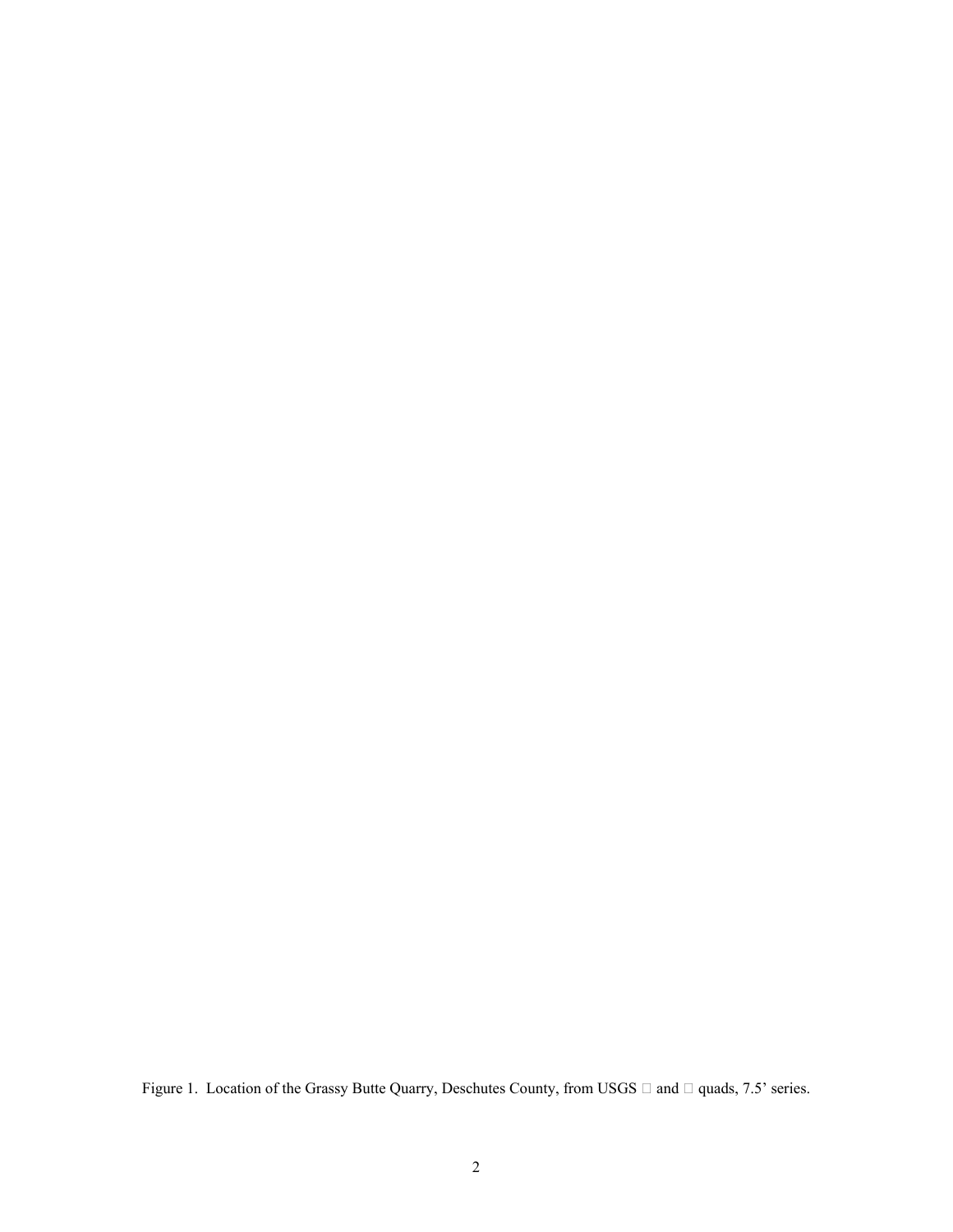precipitation, dramatically altered the central Oregon landscape. Ashy and pumiceous soils, probably derived (Dester soil; Myhrum and Ferry 1999), and may be present along with residual lithisols on the butte itself. Eruptions of the Mt. Mazama and Newberry volcanos, accompanied by a long period of relatively low largely from the ca. 7500 year old Mt. Mazama eruption, are found in the basins surrounding the Grassy Butte

The project area is within the shrub steppe vegetation zone that includes low sagebrush, rabbitbrush, and bitterbrush, along with some grasses. Ground surface visibility throughout the parcel was excellent.

#### **Cultural Setting**

 At the time of Euroamerican contact, the project vicinity was used by several Northern Paiute bands, but may not have been central to any particular group's home territory. Fowler and Liljeblad (1986:437) identify documented population centers in the region, including the *Hunipuitöka* (or *Walpapi*) band in the upper Deschutes/lower Crooked River region to the west, and the *Wadatöka* in the Harney Basin to the east. Blyth (1938) maps the project area as "Unoccupied." Regardless of the cultural landscape during the contact period of the midnineteenth century, significant changes in climate and the hydrologic history of the area would have made the project area more or less attractive to resident groups at different times over the past 15,000 years.

 overlapped, and group composition could be fluid, Northern Paiute bands were typically identified for a at least after Euroamerican contact, it was probably used by groups from multiple home territories. Northern Paiute families maintained a seminomadic lifeway, but usually reunited into larger community clusters within a home district on a semiannual basis (Fowler and Liljeblad 1986). Because home districts often predominant food in a particular home district (e.g., *Wadatöka,* or wada [seepweed] eaters). Because of this organization, identification of the project area with a specific band is probably of less value than in recognizing that,

 Aikens and Jenkins 1994). At times when central Oregon's internally-draining basins held water, the complex of tool kits (Western Stemmed and Cascade-style projectile points and crescents) have been reported from sites within Archaeological work in the Fort Rock Basin and on Newberry volcano (which forms the divide between the Fort Rock and Millican valleys) document occupations spanning the last 11,000+ years, including some of Oregon's most well known and significant cultural resources (Bedwell 1973; Cressman 1942; Connolly 1999; lakes and marshes provided a rich source of food for significant numbers of people. Human occupation of the central Oregon region during the pre-Mazama (older than ca. 7500 years) era is especially well documented. Occupations of this age are also evident along the Highway 20 corridor, as artifacts diagnostic of Early Holocene the highway corridor (Fulton and Fulton 1999). Glass Buttes, a large rhyolitic dome that provided an important source of obsidian, is located ca. 30 miles (ca. 50 km) southeast of Grassy Butte.

#### **Survey Procedures and Results**

 I conducted the archaeological survey of the Grassy Butte Quarry on September 9, 2004. The boundary of followed UTM grid north lines, which are skewed slightly from the section boundaries (see Figure 2), and the 40-acre quarry lease parcel (the north quarter of the southeast quarter of section  $\Box$ , T $\Box$ S R $\Box$ E) was staked with lathe at the time of the survey, and the corners marked with a post. The northeast corner of the parcel is the east quarter corner of the section, and is marked by a datum pin set by the Deschutes County Surveyor's Office. All boundary markers were located during the survey. The survey was conducted using east-west parallel transects spaced at 20 meter intervals, with position and orientation maintained using a hand-held GPS unit. Transects progressed from south to north west of the quarry, and from north to south east of the quarry. Ground surface visibility throughout the parcel was excellent, approaching 100%. All UTM coordinates reported here reference the NAD83 datum.

 parcel, ca. 200 m west of the present quarry disturbances, and should be easily avoidable with continued operation Three artifact isolates were located during the survey. All are located in the western quarter of the lease of the quarry.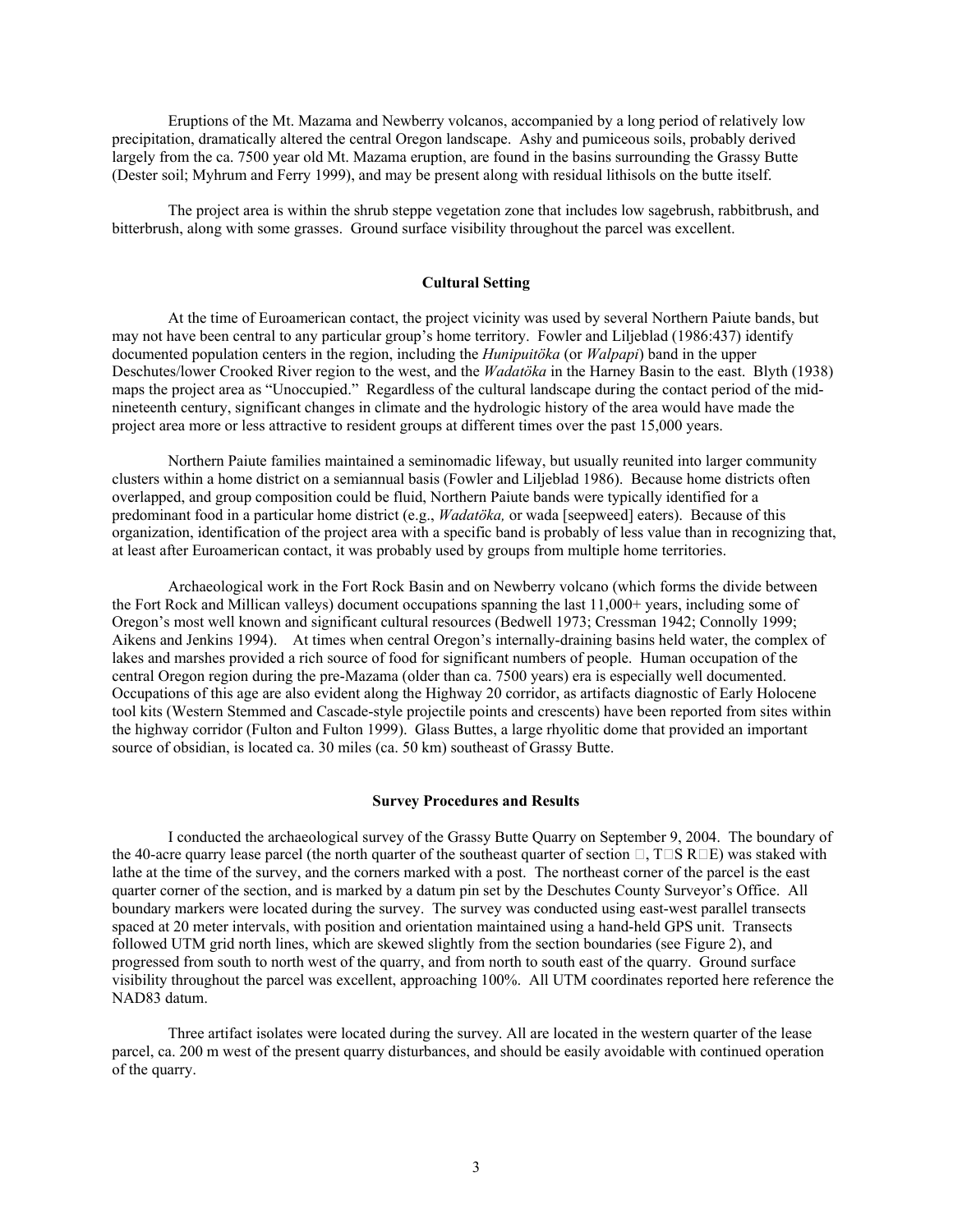

4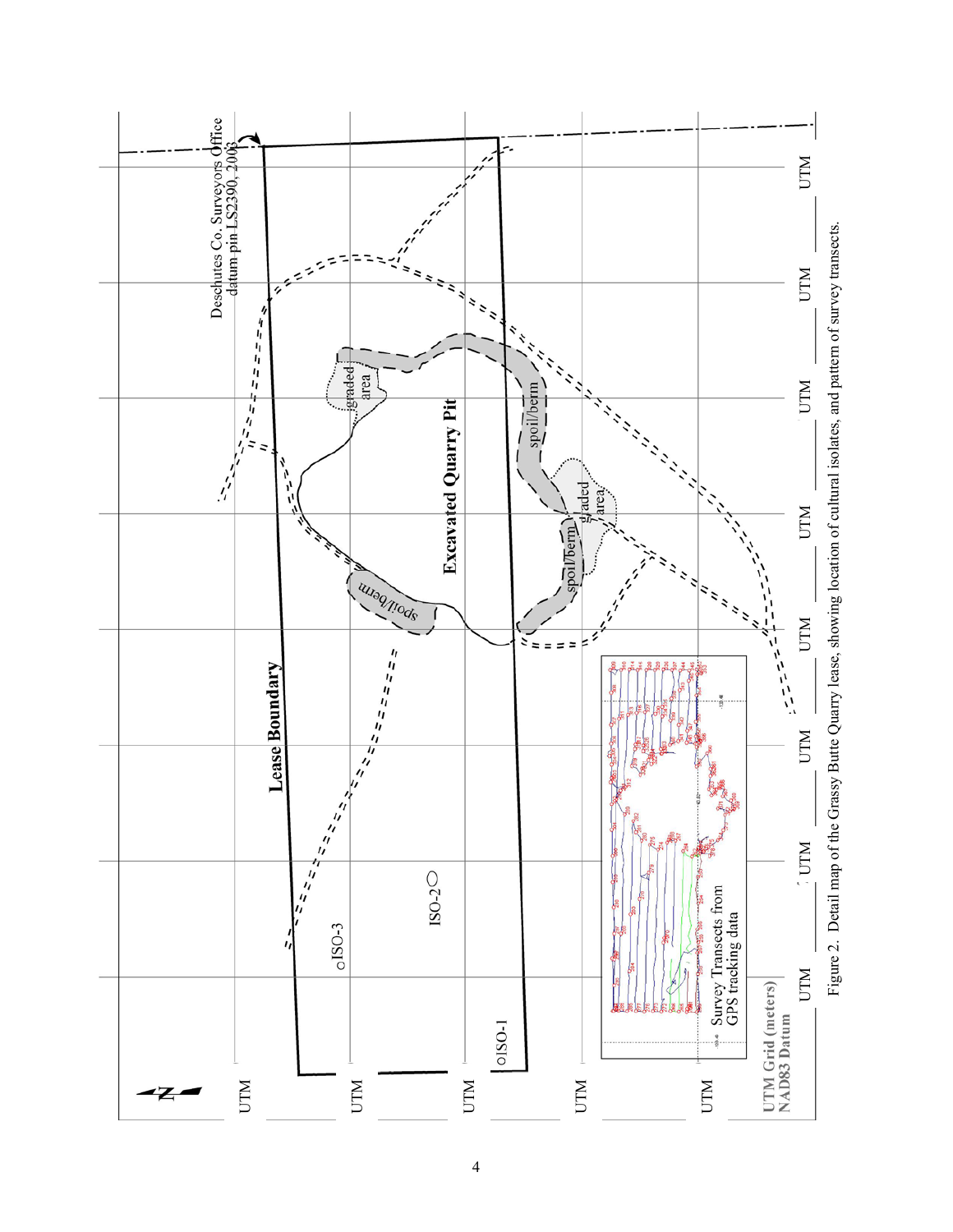

Figure 3. View north toward Grassy Butte Figure 4. View to southwest across the Quarry from access road.  $q$ quarry pit.





Figure 5. View east-northeast from near SE lease Figure 6. View west across the Isolate 2 area (at corner, across Isolate 1 area to Grassy Butte. notebook), down the west slope of Grassy Butte.



corner, across Isolate 1 area to Grassy Butte. notebook), down the west slope of Grassy Butte.



Figure 7. Isolate 3, conjoinable fragments of a projectile point.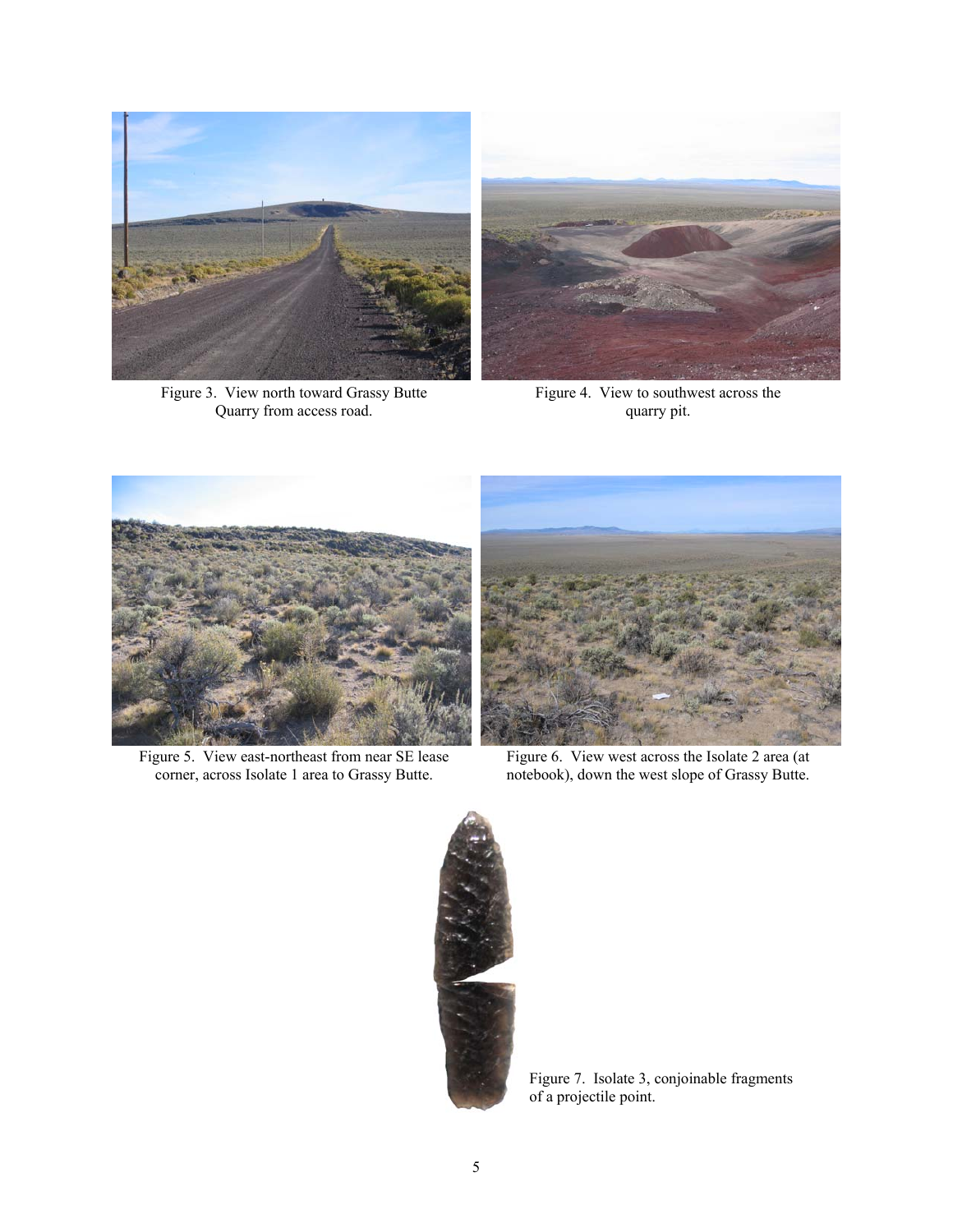**Isolate 1** is a single obsidian interior flake, measuring about one cm in maximum diameter. It is located on the pumiceous flats southwest of Grassy Butte, near the southwest corner of the lease parcel, at UTM coordinates  $\Box E$ ,  $\Box N$ .

 **Isolate 2** includes seven obsidian flakes within a ca. 5 m diameter area, on the gentle west-facing slope of Grassy Butte at UTM coordinates  $\Box E$ ,  $\Box N$ . This locality provides a panoramic view of the valley and playa to the west. All flakes were small biface-thinning flakes (the largest ca. 2 cm in maximum diameter). Although fewer than ten flakes were observed (the threshold to identify a "site"), this locality has a mantle of sandy pumiceous sediment that could contain a buried site.

Butte at  $\Box E$ ,  $\Box N$ . This is a foliate point is about 6.7 cm long, and has been formed with oblique pressure flaking. The base is nearly rectangular, and exhibits no evidence of grinding on the margins of the base. This point is **Isolate 3** is two conjoinable fragments of an obsidian projectile point, found on the western slope of Grassy stylistically consistent with types dating between ca. 9000 and 6000 years old.

#### **Summary and Recommendations**

Archaeological surve of the Grassy Butte Quarry, conducted on September 9, 2004, resulted in the recording of three cultural isolates. All three isolates are located in the western quarter of the quarry lease property, currently about 200 meters west of the current western edge of the quarry. Continued use of the quarry should have no direct impact on these localities.

Isolates 1 and 3 appear to be true isolates, as no associated evidence of cultural activity was noted. No further management of these finds is necessary.

Isolate 2 is a cluster of seven obsidian flakes in an area covered with pumiceous sandy soil; recorded here as an isolate, the evidence is sufficient to suggest the possible presence of a buried site at this locality. If it is anticipated that quarry-related activities could impact this area, testing of this locality should be considered to evaluate the subsurface potential for a cultural resource.

Distribution:

- 6 Pat O'Grady, Oregon Department of Transportation
- 1 Dennis Griffin, State Historic Preservation Office
- 1 Ron Gregory, Deschutes Resource Area, Prineville District Bureau of Land Management
- 1 Gerald Skelton, The Klamath Tribes
- 1 Sally Bird, The Confederated Tribes of Warm Springs
- 1 Charisse Snapp, The Burns Paiute Tribe